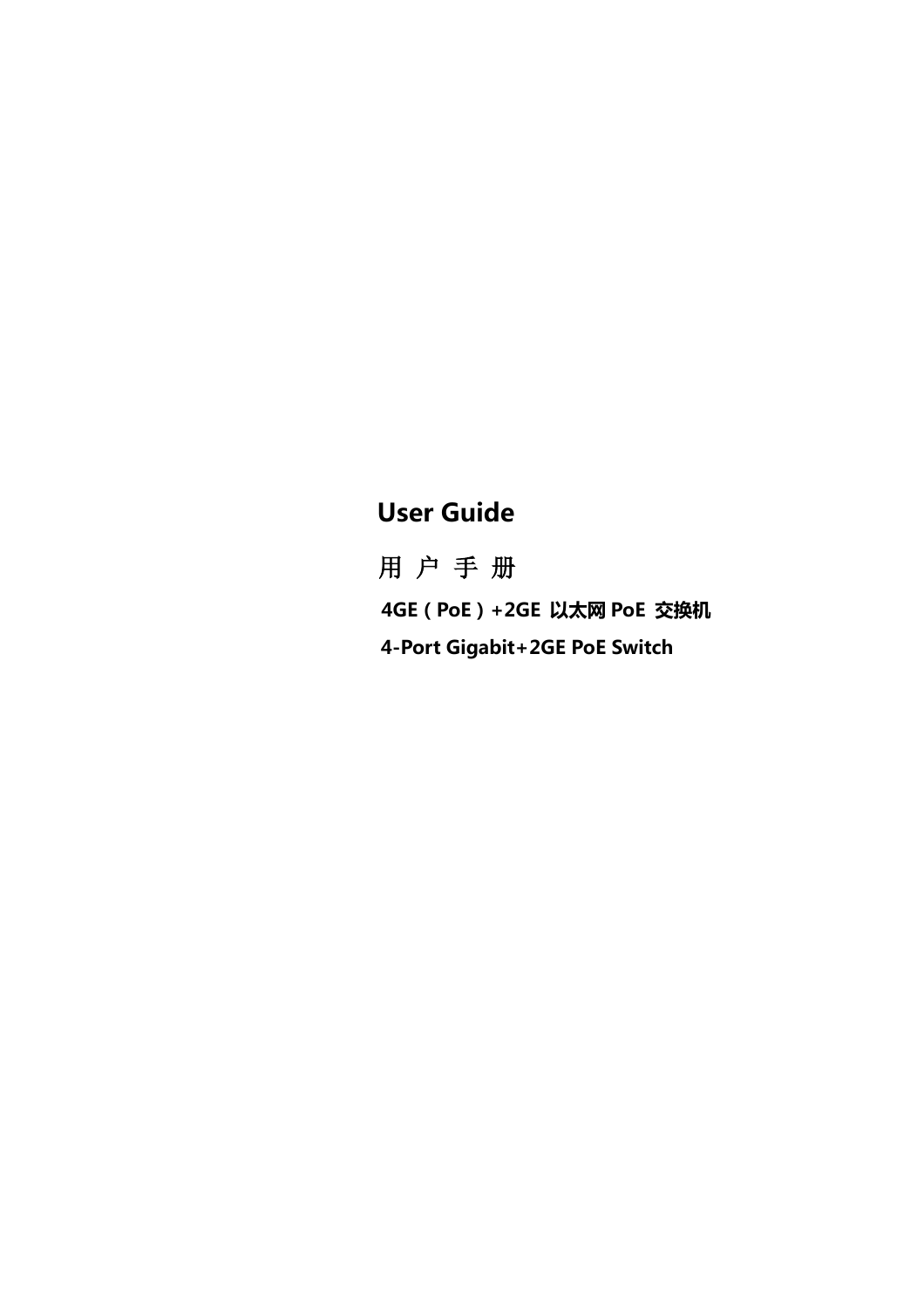# **Package Contents**

**Check the following contents of your package:**

- PoE Switch x 1
- User Guide x1
- Power Adapter x1
- Power Cord x 1
- Accessories(Rubber Feet\*4)

If any part is lost and damaged, please contact your local agent immediately.

### **Introduction**

4GE (PoE) +2GE Switch is Fast uplink Switch which provides you with a high-performance, low-cost, easy-to-use, seamless and standard upgrade to boost your old network to 1000Mbps. Increase the speed of your network server and backbone connections, making Gigabit connection to a server or uplink a network necessarily.

Its PoE ports can automatically detect and supply power with those IEEE 802.3af/at compliant Powered Devices (PD). Support QoS, when the network overload or congestion, the first four ports according to 1: 2: 4: 8 weight configuration to ensure that important business is not delayed or discarded, to ensure the efficient operation of the network, The electrical power is transmitted along with data in one single cable allowing you to expand your network where, There are no power lines or outlets, where you wish to fix devices such as AP, IP Cameras or IP Phones, etc.

# **Hardware Description**

### **Front Panel**

The Front Panel Consists of Ethernet Ports. The LED indicators are also located on the panel.



# **DIP Switch 1**

### **Standard mode**

Numbers 1-4 correspond to PoE Port1 ~ Port4.

This mode makes the PoE Switch operate as a general switch and all PoE ports operate at 10/100/1000Mbps auto-negotiation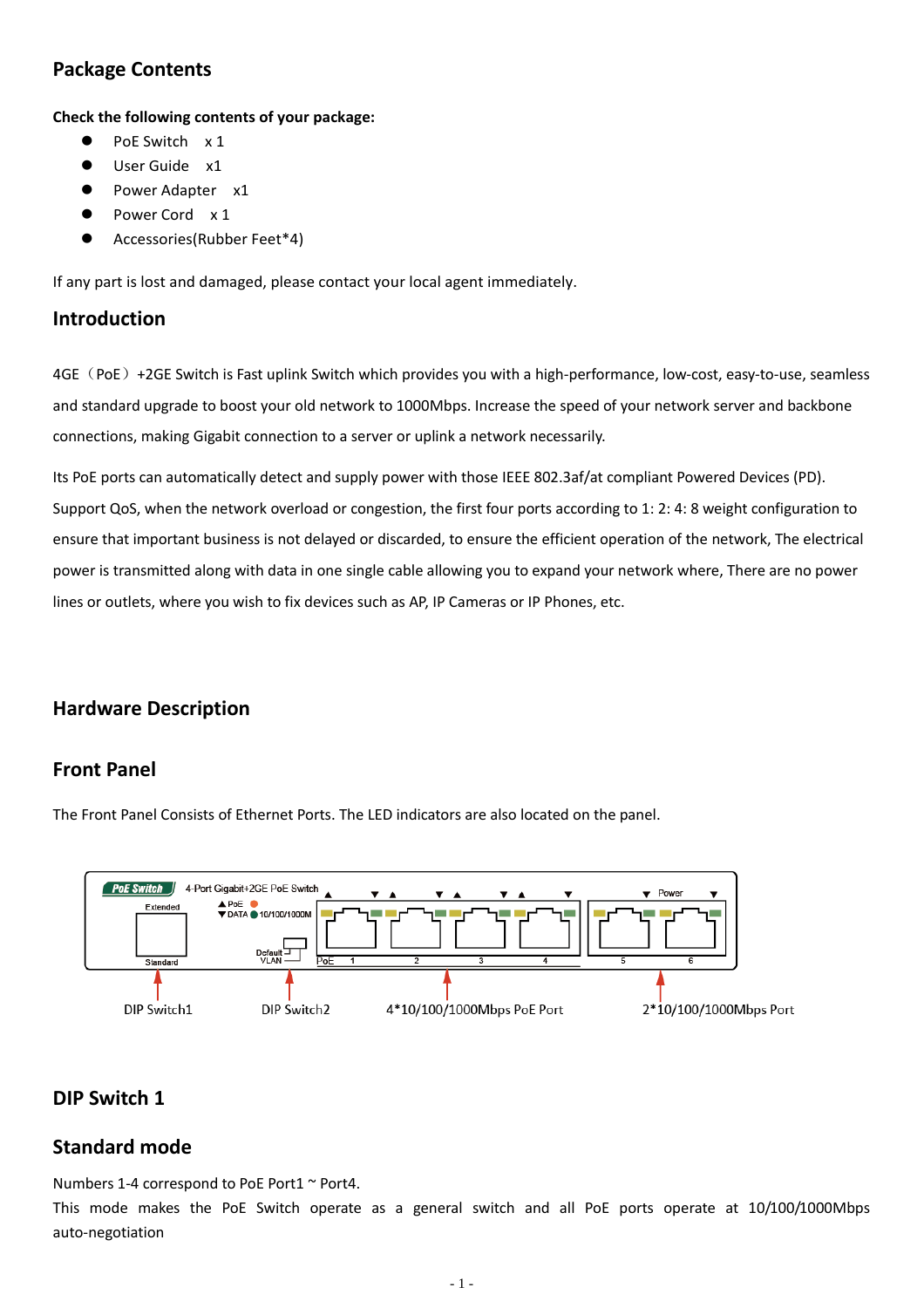# **Extend mode**

This mode makes the PoE ports of PoE Switch operate at auto-negotiation 10Mbps speed duplex mode only, but the delivery distance of PoE power and network data can reach 200m

# **DIP Switch 2**

**Default:** The factory default mode, can normal communication between port 1~6.

**VLAN:** 1-4 port can be isolated each other but 1-4 port can connect to 5/6 port after open VLAN to stop broadcast storm

to increase forwarding rate of frame.

Note: The extended mode is based on the default and VLAN modes. If the default and VLAN files are switched, the extended mode will fail. You need to turn the switch from standard to extended.

After changing the mode, no power failure is required to make the corresponding configuration take effect

# **LED indicator**

| <b>LED</b>  | Color  | <b>Function</b>                                                                                                                                                                                                                                          |
|-------------|--------|----------------------------------------------------------------------------------------------------------------------------------------------------------------------------------------------------------------------------------------------------------|
| Power       | Orange | Off:<br>No Power supply.<br>Light: Indicates the switch has power.                                                                                                                                                                                       |
| <b>DATA</b> | Green  | No device is connected to the corresponding port.<br>Off:<br>Light: Indicates the link through that port is successfully<br>Established at 10/100/1000Mbps.<br>Blink: Indicates that the Switch is actively sending or<br>Receiving data over that port. |
| PoE         | Orange | Off:<br>No PoE powered device (PD) connected.<br>Light: There is a PD connected to port, which<br>Supply power successfully.                                                                                                                             |

### **Rear Panel**

The rear panel of the PoE Switch indicates an DC inlet power socket and grounding column.

| し | DC |
|---|----|
|   |    |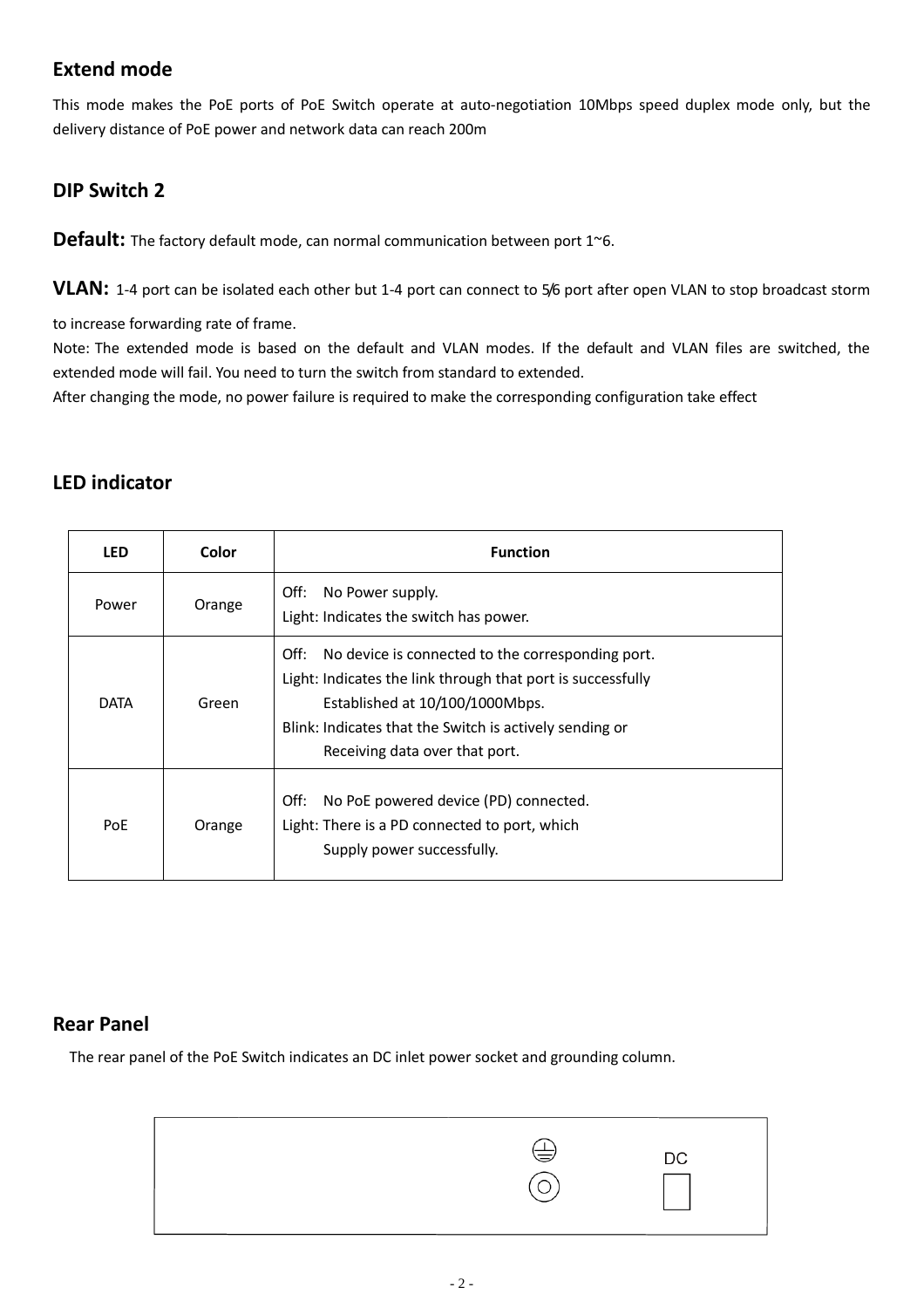## **Grounding column**

The Grounding column is on the left side of the power supply interface. Please use wire grounding to prevent lightning strike.

## **Installation the Switch**

This part describes how to install your Ethernet Switch and make connections to it. Please follow the following instructions in avoid of incorrect installation causing device damage and security threat.

- Before cleaning the switch, unplug the power plug of the switch first. Do not clean the switch with wet cloth or liquid;
- Do not place the switch near water or any damp area. Prevent water or moisture from entering the switch chassis;
- Do not place the switch on an unstable case or desk. The switch might be damaged severely in case of a fall;
- Ensure proper ventilation of the equipment room and keep the ventilation vents of the switch free of obstruction;
- Make sure that the operating voltage is the same one labeled on the switch;
- Do not open the chassis while the switch is operating or when electrical hazards are present to avoid electrical shocks.

# **Desktop Installation**

Install the Switch on a desktop, please attach these cushioning rubber feet provided on the bottom at each corner of the Switch in case of the external vibration. Allow adequate space for ventilation between the device and the objects around it.

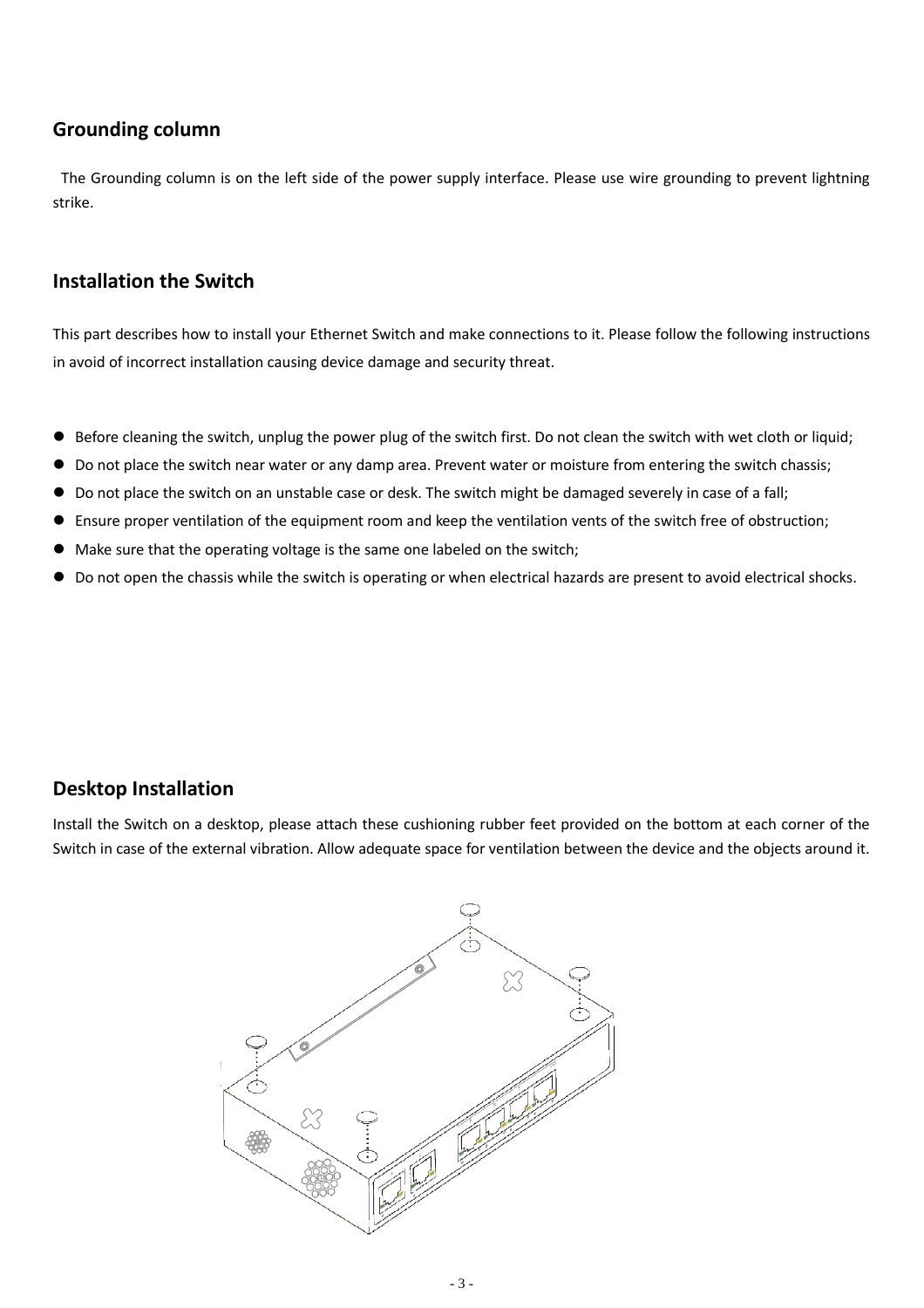Wall-mounted installation

In the first two fixed screw on the wall as shown in the figure below Aim at the two fixed hole switches, and the machine smoothly on the screw



# **Turn on the switch**

Please connect the DC power cord into the rear of the switch and to an electrical outlet (preferably one that is grounded). When the switch is power on, the LED indicators flash momentarily for one second, which represents a resetting of the system. The Power LED indicator turns on green.

Note: Please confirm the voltage is correct before power on, otherwise the switch will be damaged.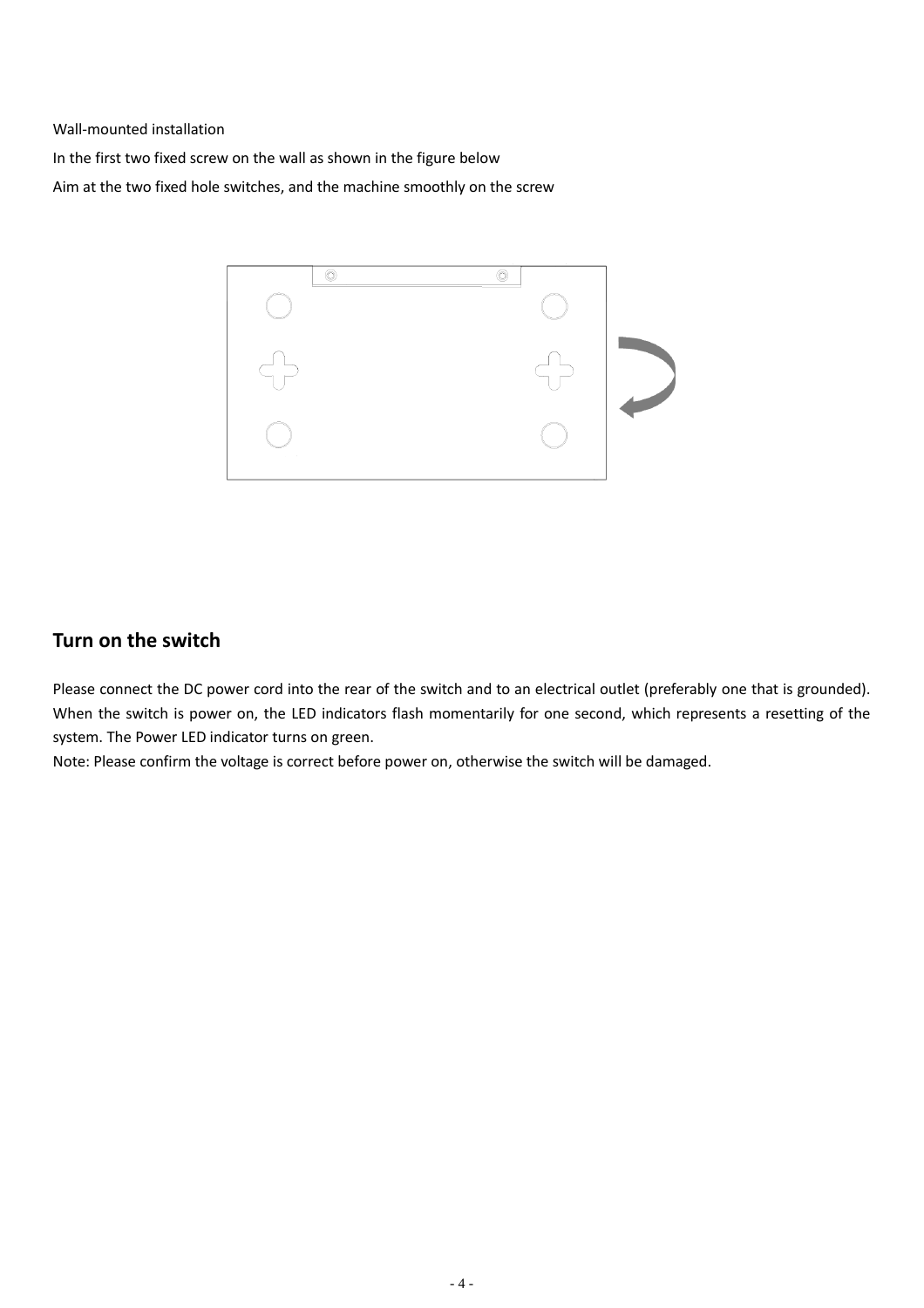# **Specifications**

| Model                     | 4GE (PoE) + 2GE PoE Switch                                                                                                          |
|---------------------------|-------------------------------------------------------------------------------------------------------------------------------------|
| Standard                  | IEEE802.3, IEEE802.3u, IEEE802.3ab, IEEE802.3az, IEEE802.3x, IEEE802.3af,<br>IEEE802.3at                                            |
| Network Media             | 10BASE-T: UTP category 3,4,5 cable (≤100m)<br>100BASE-TX: UTP category 5 cable (≤100m)<br>1000BASE-T: UTP category 5e cable (≤100m) |
| <b>MAC Address Table</b>  | 4K, Auto-learning, Auto-aging                                                                                                       |
| Transfer mode             | Store-and-Forward                                                                                                                   |
| Frame Forward Rate        | 8.9Mpps                                                                                                                             |
| <b>Switching Capacity</b> | 12G                                                                                                                                 |
| Dimensions (L*W*H)        | 168*93*32mm                                                                                                                         |
| Fan                       | Fanless                                                                                                                             |
| PoE Port                  | Port1~4                                                                                                                             |
| PoE Power on RJ45         | Mode A $1/2(+),3/6(-)$                                                                                                              |
| PoE Power Input           | Voltage: 54.5V DC Power: 32W(Max)                                                                                                   |
| PoE Power Budget          | 35W/65W(Optional)                                                                                                                   |
| Temperature               | Operating Temperature: 0°C ~ 40 °C (32 °F ~104°F)<br>Storage Temperature: -40 °C ~ 70 °C (-40 °F ~158°F)                            |
| Humidity                  | Operating Humidity: 10% ~ 90% non-condensing<br>Storage Humidity: 5% ~ 90% non-condensing                                           |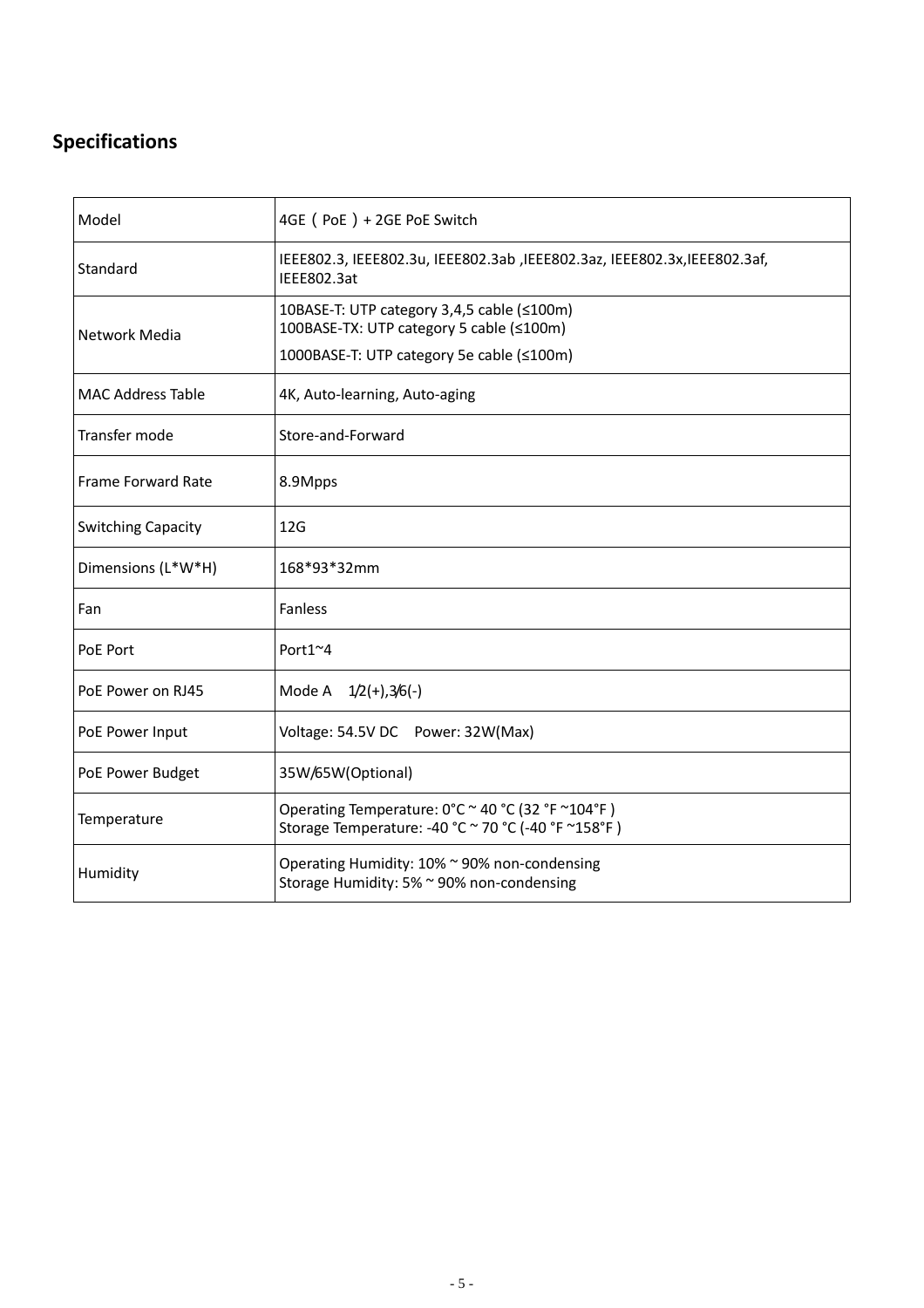# 包装清单

小心打开包装盒,包装盒内应有以下物件:

| 安装附件 ( 脚垫*4 ) |
|---------------|

如果发现有物件损坏或者短缺的情况,请及时和当地经销商联系。

# 产品简介

4GE (PoE) + 2GE 提供 6 个 10/100/1000Mbps 自适应 RJ45 端口, 所有 RJ45 端口均支持线速转发与自动翻转 功能,无需配置,即插即用。可 1~4 端口支持 PoE 功能,能自动检测符合 IEEE 802.3at/af 标准的 PD 设备,不需 去担心会损坏非标 POE 设备或普通设备,每个 PoE 端口提供最大 32W 的电力。

POE 交换机是在传输数据信号的同时,还能为一些基于 IP 的终端 (无线接入点 AP、VoIP 电话及基于 IP 的监控 摄像机)提供直流供电。使用一根标准的 CAT 5 网线, 就能为无线 AP 和 IP 摄像机提供电力。它支持 QoS, 当 网络过载或拥塞时,前四个端口按照 1:2:4:8 进行权重配置,确保重要业务不受延迟或丢弃,保证网络高效运行,以 太网供电(PoE)优化了受电端设备(PD)的安装和电源管理,为许多带 PoE 功能的网络设备缩减了安装的时间和 成本。

# 外观描述

#### 前面板

下列 PoE 交换机前面板示意图:



# 拨动开关 1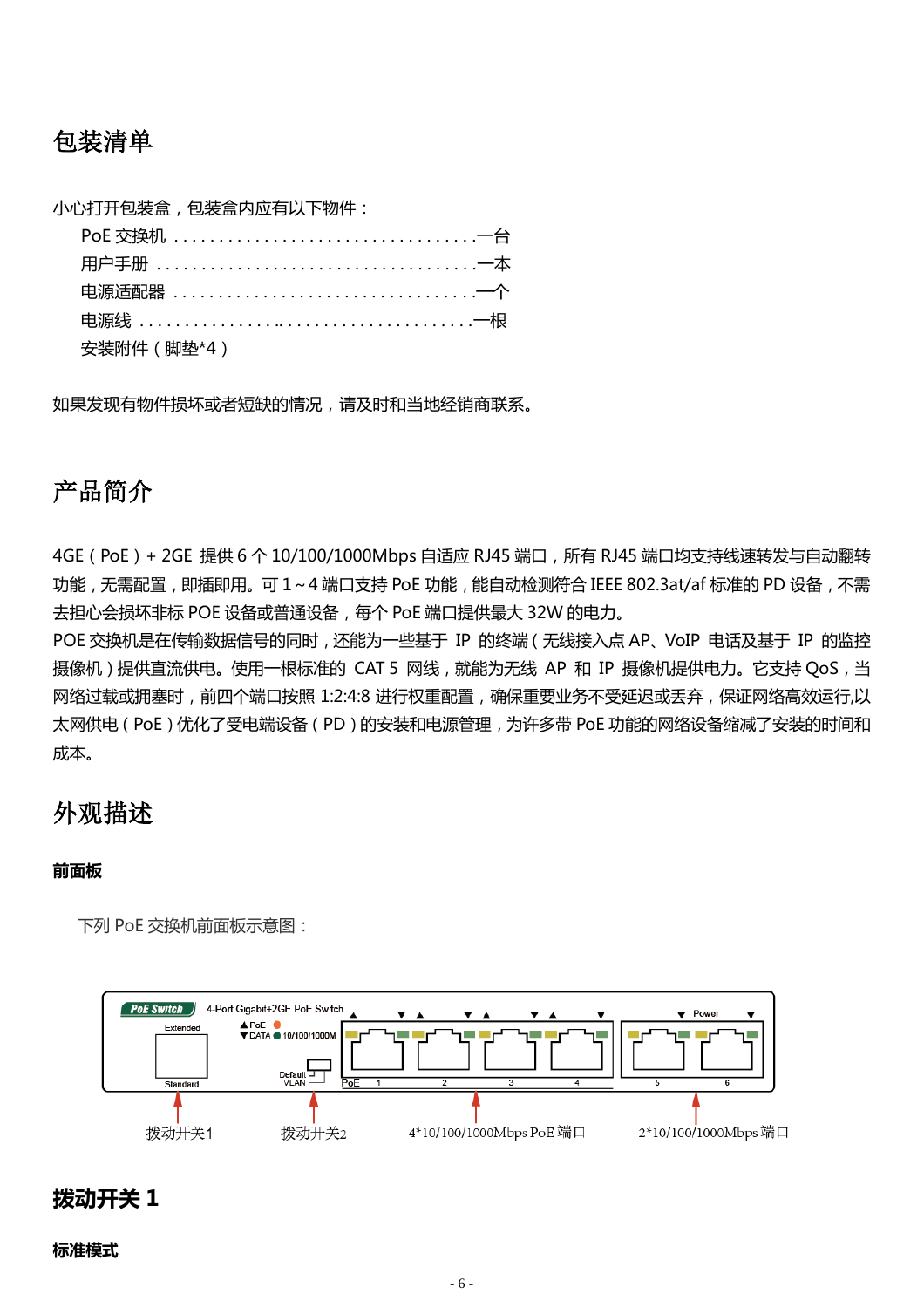数字 1-4 对应 PoE 端口 1 到端口 4;

这种模式下 PoE 交换机作为普通交换机运行, 所有 PoE 端口运行速率 10/100/1000Mbps 自适应;

### 扩展模式

这种模式下 PoE 交换机的 PoE 端口在 10Mbps 速度双工模式下自动协商运行,电缆超过 100 米 低于 200 米远 距离传输,仍可以支持 32W PoE 端口输出;

# 拨动开关 2

#### 默认模式

当VLAN关闭时为出厂默认模式,此模式下相当于一台普通的PoE 交换机,满口 1~6之间能正常通信;

### VLAN 模式

开启 VLAN 功能后,系统工作在 VLAN 隔离模式, 1~4 端口互相不能通信, 只能与 5~6 端口进行数据交换, 保证网络的安全和抑制网络风暴;

注意: Extended 模式基于Default、VLAN模式下实现, 若Default、VLAN档之间进行切换时, Extended模式则 失效,需要将开关由Standard 拨到Extended才可以实现。

更改以上设置后,丌需要手动重启PoE交换机以使相应配置生效。

#### LED 指示灯

| 指示灯         | 颜色 | 描述                                                  |
|-------------|----|-----------------------------------------------------|
| Power       | 橙色 | 灭:没有连接设备<br>亮:设备正常连接                                |
| <b>DATA</b> | 绿色 | 灭:没有连接设备<br>常亮: 连接到10/100/1000Mbps网络设备<br>闪烁:正在传输数据 |
| PoE         | 橙色 | PoE端口没有供电<br>灭:<br>常亮: PoE端口正在供电                    |

#### 后面板

PoE 交换机的后面板示意图: 直流电源接口和防雷接地柱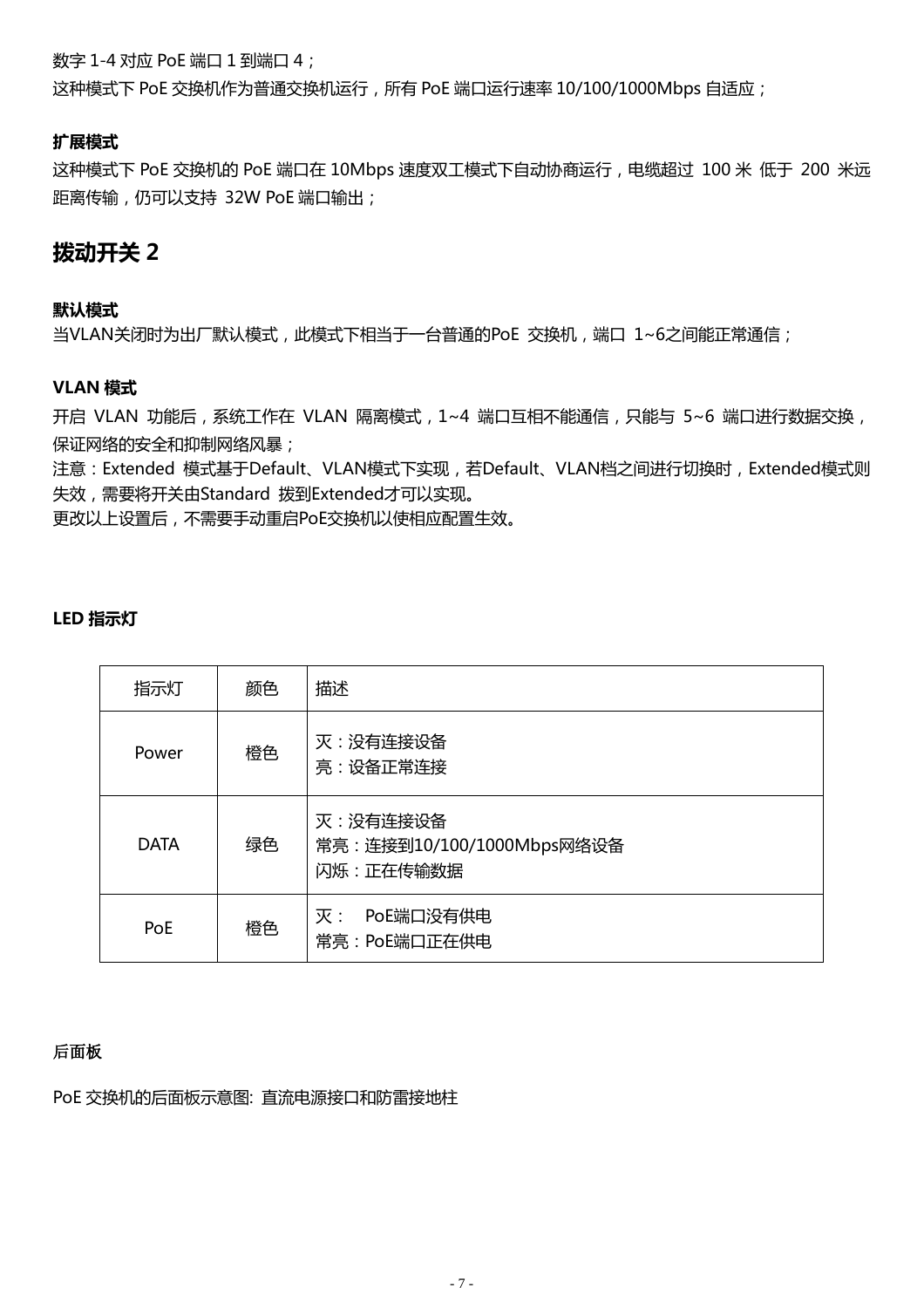

## 防雷接地柱

位于电源接口左侧,请使用导线接地,以防雷击。

# 安装设备

## 注意事项

为避免使用不当造成设备损坏及对人身的伤害,请遵从以下的注意事项:

- 在清洁交换机前,应先将交换机电源插头拔出。不要用湿润的布料擦拭交换机,不可用液体清洗交换机;
- 请不要将交换机放在水边或潮湿的地方,并防止水或湿气进入交换机机壳;
- 请不要将交换机放在不稳定的箱子或桌子上,万一跌落,会对交换机造成严重损害;
- 应保持室内通风良好并保持交换机通气孔畅通;
- 交换机要在正确的电压下才能正常工作,请确认工作电压同交换机所标示的电压相符;
- 为减少受电击的危险,在交换机工作时不要打开外壳,即使在不带电的情况下,也不要随意打开交换机机壳。

### 桌面安装

将交换机的底部朝上放置于足够大且稳定的桌面上; 撕掉随机附带的脚垫表面的粘贴纸,将脚垫粘贴到交换机机壳底部的凹槽内以防外部振动; 小心将交换机正置,放在工作台上。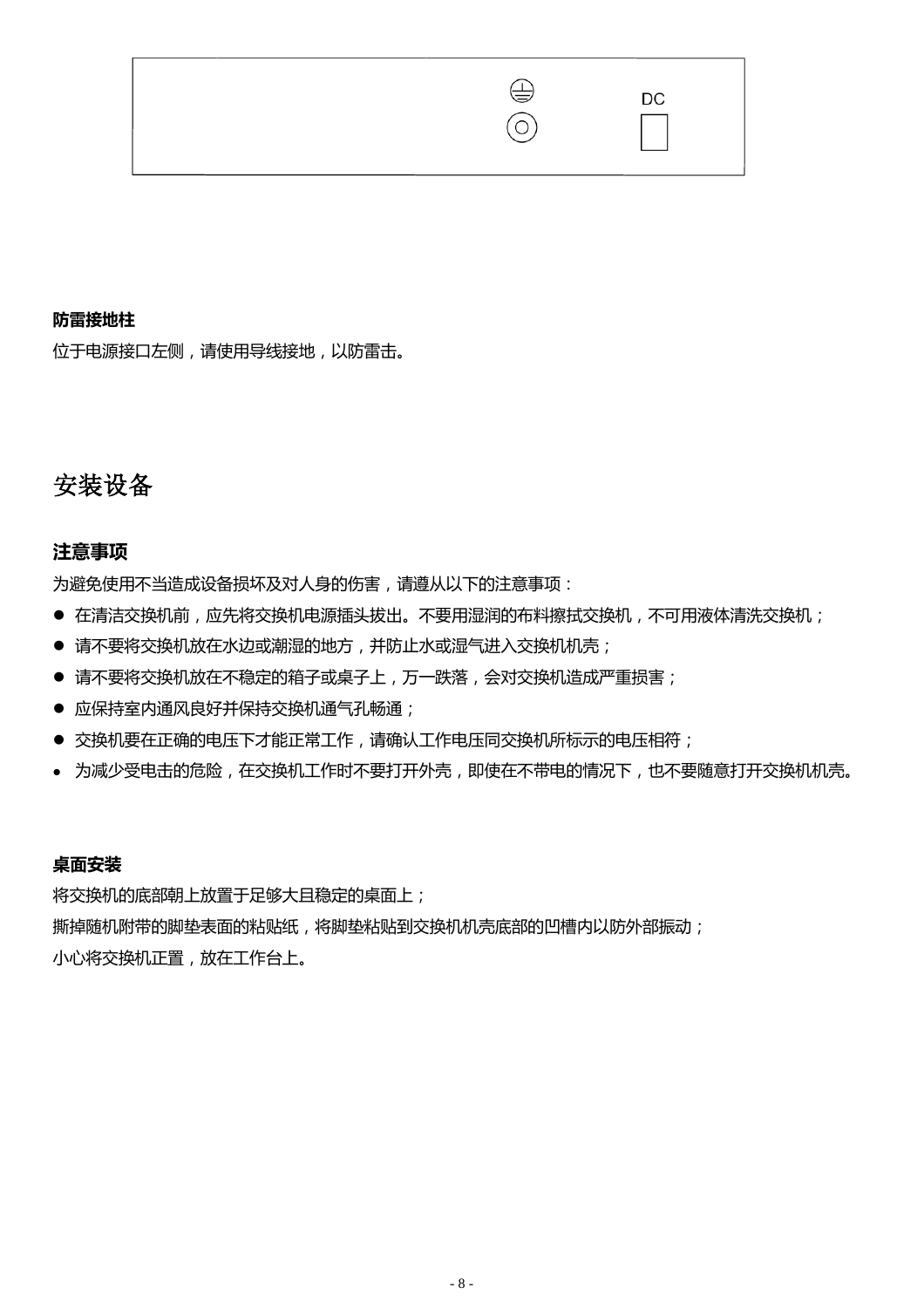

### 壁挂式安装

请按照以下步骤安装 PoE 交换机:

在墙壁上先固定两颗螺钉 如下图所示对准交换机的两个固定孔,把机器平稳的挂在螺钉上



### 开启交换机

接上电源线,插上插头,接通电源。开机以后,交换机将自动进行初始化,所有的端口指示灯全亮后熄灭,表示系 统复位成功。电源 LED 指示灯一直常亮。

## 注意:上电前请确认电压是否正确,否则将损坏设备。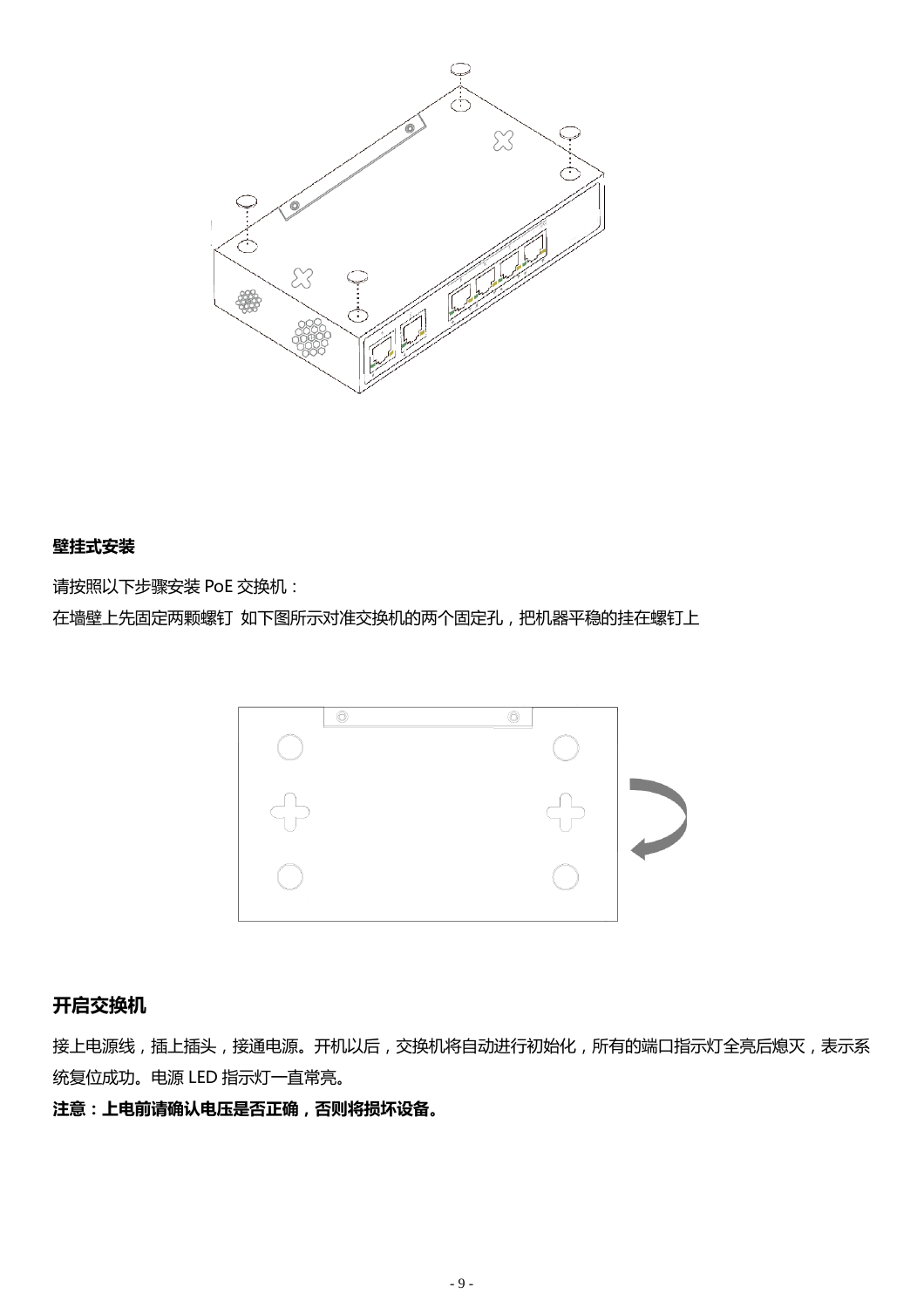技术规格